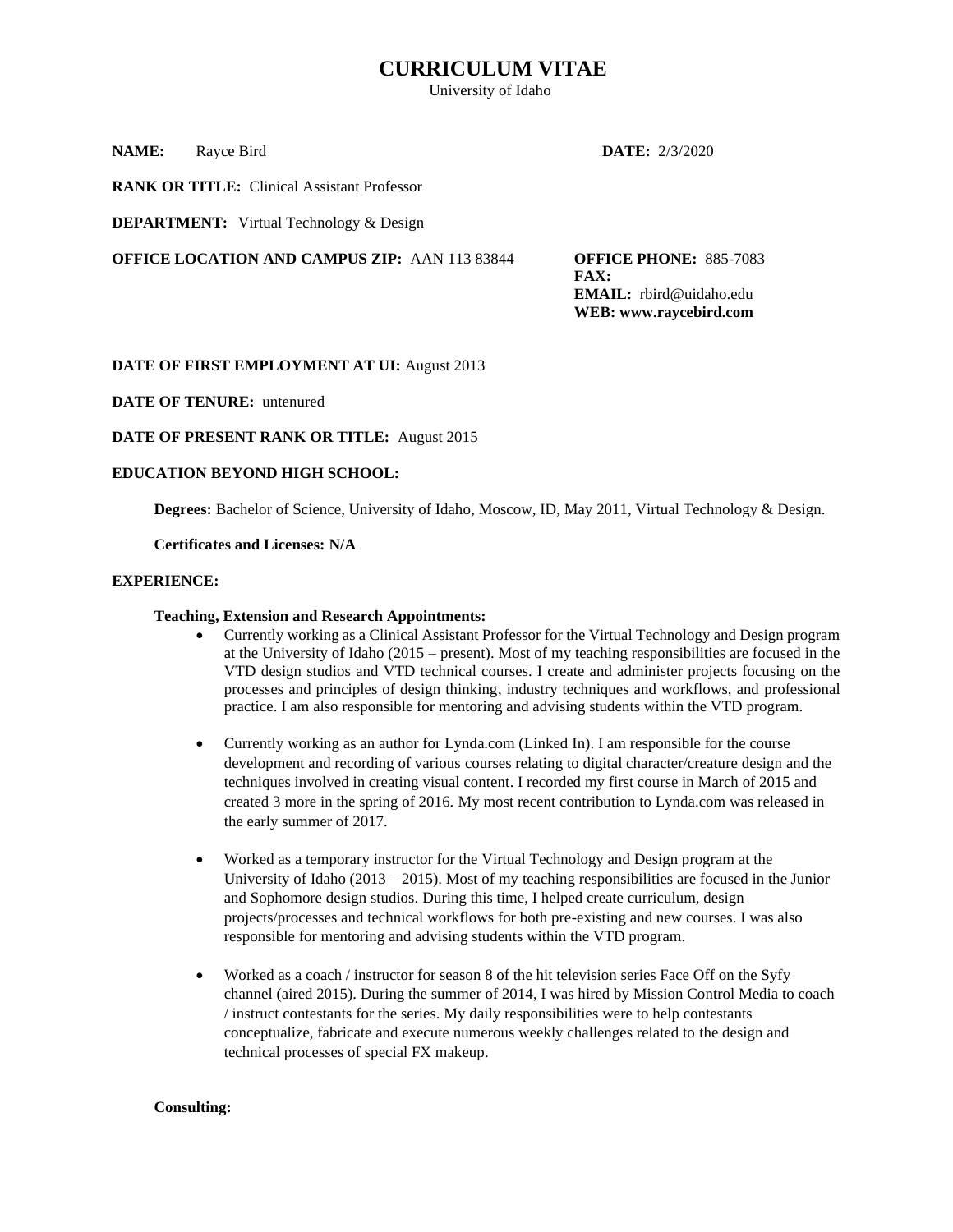- Hewlett Packard (HP) Design Consultant (Product Tester): In the fall of 2017, I had the opportunity to do some design consultation for HP on their new 2 in 1 device called the Zbook X2. Since connecting with HP I have done a couple product demonstrations at B&H Photo Video in New York and in Los Angeles at the Adobe MAX conference.
- Evermore Park Consultant/Designer: In the summer of 2017 I started design work for Evermore Park in Utah. The park officially opened in the fall of 2018 for the Halloween season.
- Adobe Photoshop- Design Consultant: Hired in 2012, I have been helping Adobe Photoshop with software development and conference theme/class design.
- Universal Studios Japan Design Consultant, Concept Artist and Art Director. Since 2015 I have been working with Universal Studios Japan with conceptual work and on-site art direction for Halloween Horror Nights.
- VAIO (Sony) In January of 2014, I helped Sony evaluate their new personal computing device (VAIO duo 13). The design consultation and evaluation eventually led to the design and release of the VAIO Z canvas in October of 2015.
- Samsung In the fall of 2012 I helped Samsung (through Adobe) by testing and consulting the usability and user experience of their stylus pens for the Galaxy 10.1 (released in August 2012).

### **TEACHING ACCOMPLISHMENTS:** (Academic and Extension teaching)

**Areas of Specialization:** Design Process, 3D Modeling/Sculpting, Digital Painting, Visual Communication and Storytelling, Character Design and World Building.

Courses Taught: (title, course number, date(s))

- Introduction to Virtual Design, VTD 152, spring 2014, 2015, 2016
- World Building 3 and 4, VTD 153/154, spring 2017
- Introduction to 3D modeling, VTD 244, fall 2013
- Advanced Modeling, VTD 245, fall 2017,2018, 2019
- Advanced Character Design, VTD 404/VTD 380, spring 2015, 2016, 2017, 2018, 2019
- Virtual Design 1 & 2, VTD 253/254, fall/spring 2013, 2014, 2015, 2016, 2017
- Virtual Design 3 & 4, VTD 355/356, fall/spring 2013, 2014, 2015, 2016, 2017, 2018, 2019
- Capstone Design Studio 1 & 2, VTD 457/458, fall/spring 2017/18 and 2019/20
- Other Media, VTD 404\_03, fall 2016

#### **Students Advised:**

Undergraduate Students: 35 to completion of degree, 15 students per year) Graduate Students: N/A Advised to completion of degree-major professor N/A Served on graduate committee N/A

#### **Materials Developed:** N/A

**Courses Developed:** Advanced Character Design, Advanced Modeling 245, Virtual World Building 3 & 4, Virtual Design 1,2,3 & 4.

**Non-credit Classes:** Digital Painting Workshop (fall 2012 and spring of 2014).

**Honors and Awards: N/A**

### **SCHOLARSHIP ACCOMPLISHMENTS:**

**Publications, Exhibitions, Performances, Recitals:**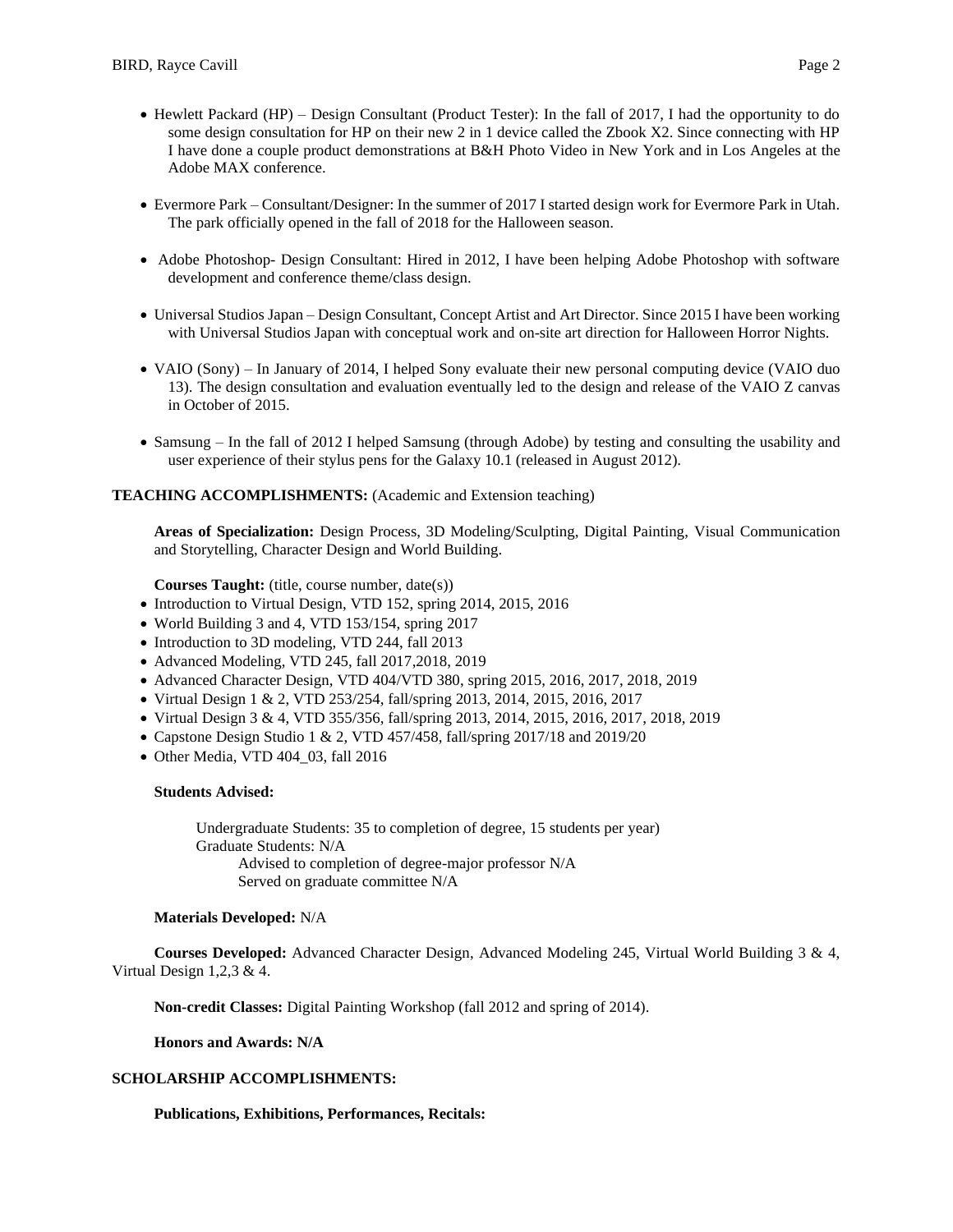- Currently working as a Design Consultant for Adobe Systems Inc. My responsibilities vary from project to project based on the needs of the specific event. Most of the work I do with Adobe is related to the Photoshop team and creative director Russell Brown. I help Russell with thematic design as well as project testing and character fabrication. Adobe has also connected me with various hardware and software companies, where I have helped with research, product evaluation and design consultation. Some of the companies I have worked with are Sony (VAIO), Samsung, HP and Wacom.
- In the summer of 2015, I was hired by Universal Studios Japan as a Scenic Designer / Art Director for their annual event "Halloween Horror Nights". I was asked to provide concept art and visual direction for three separate attractions at the Japan based theme park. Once the designs were approved, I was then hired as an on-site Art Director for the same attractions. Since 2015, Universal Studios Japan has continued to hire me for this seasonal event.
- Currently working on designs and development for two new theme parks in Okinawa and Yokohama, Japan for an Entertainment & Marketing company, Katana Inc. Design and development for these projects started in the spring of 2019.
- From 2012 to 2013 I worked as a simulation designer / software programmer for the Naval Reactors Facility in Idaho Falls, ID. I was contracted to design and produce two simulators focusing on safety hazards and protocols regarding nuclear fuel and reactor cooling. Our reactor cooling simulator would go on to win an achievement award for Innovation in Operations Training.
- I am involved in various freelance work and business ventures focusing on art and design. I have worked on low budget films mainly in the early development / conceptual phases, these titles include: Portal Popperz, Agent of the Month, Dark Contact, The Monster Project, Along came the Devil, Street Fighter, Aurora and The Will of the Wisp. During the Spring of 2017, I had the pleasure of working on a movie called Puppet Master: The Littlest Reich. For this project, I created digital artwork used for 3D printed props and characters. This film is currently in post-production and should be released some time in 2018.
- Productions (Personal and Collaborative)
	- o Dark Oz adaptation of the Wizard of Oz, developed treatment, screenplay and storyboard (since 2013).
	- o Cryptids: Legends Unproven Video Game collaboration with a small team of designers/developers (since 2017).
	- o The Atargati Prince Collaboration focusing on character design and world visualization (since spring 2017).
	- o Double Crossed VR storytelling project in collaboration with Jean-Marc Gauthier (vtd) and Matthew Sutton (wsu). Project started in the fall of 2018 and developed for proposal in the spring of 2019.
	- o Quantum Rider Horror themed VR experience. Collaboration with a small team of Designers and Game Developers. (fall 2019).

## **Honors and Awards:**

- In 2012, software programmer Chad Linsenmann and I, won an achievement award for our innovative reactor cooling training simulator designed for the Naval Reactors Facility. The simulator was used by the operations training department to help with procedure retention and testing.
- In 2011 I was the season 2 champion of Syfy's hit television series Face Off. This is a reality competition focused on the art and design of Makeup FX for film and television. Me and the other contestants were asked to design and construct makeup designs in weekly challenges.